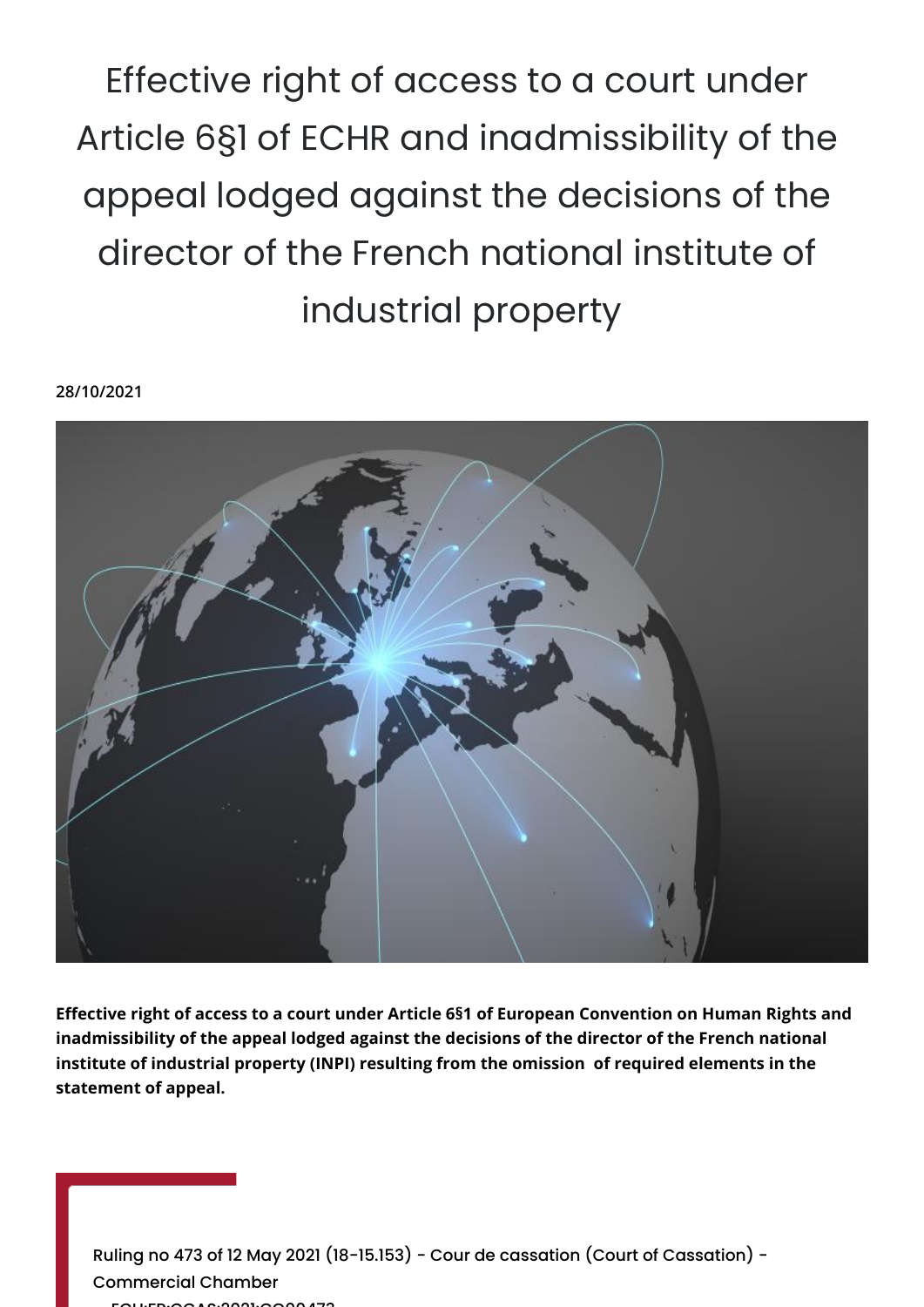Only the French version is authentic

*Appellant(s) : Giphar "Sogiphar", société coopérative à forme anonyme à capital variable (variable capital co-operative company)*

 *Respondent(s) : Biogaran, société par actions simplifiée (simplified joint-stock company) and others*

# Facts and procedure

1. According to the ruling under appeal (Douai, 8 February 2018), the co-operative company Giphar (the Sogiphar company), owner of the complex trademark "LIBEOZ", filed on 25 July 2016 and registered under no 16 4 289 499, to designate, inter alia, pharmaceutical products, hygienic products for medicine, foodstuffs and dietetic substances for medical use, food supplements, plasters, materials for dressings, disinfectants, surgical and medical devices and instruments, orthopaedic articles and suture materials, lodged a request for objection[1] to the application for registration no 16 4 298 576 relating to the word sign 'LIBZ', filed on 12 September 2016 by the company Biogaran, to designate identical and similar goods.

2. By decision of 21 June 2017, the Director of the French national institute of industrial property (Institut National de la Propriété Industrielle, INPI) dismissed the request for objection. The company Sogiphar appealed this decision.

# Reviewing plea

### For the second part of the plea

#### Statement of plea

3. Sogiphar objects to the ruling for having declared its appeal inadmissible, whereas "limitations on the right of access to a court relating to the conditions of admissibility of an appeal can only be reconciled with Article 6, §1 of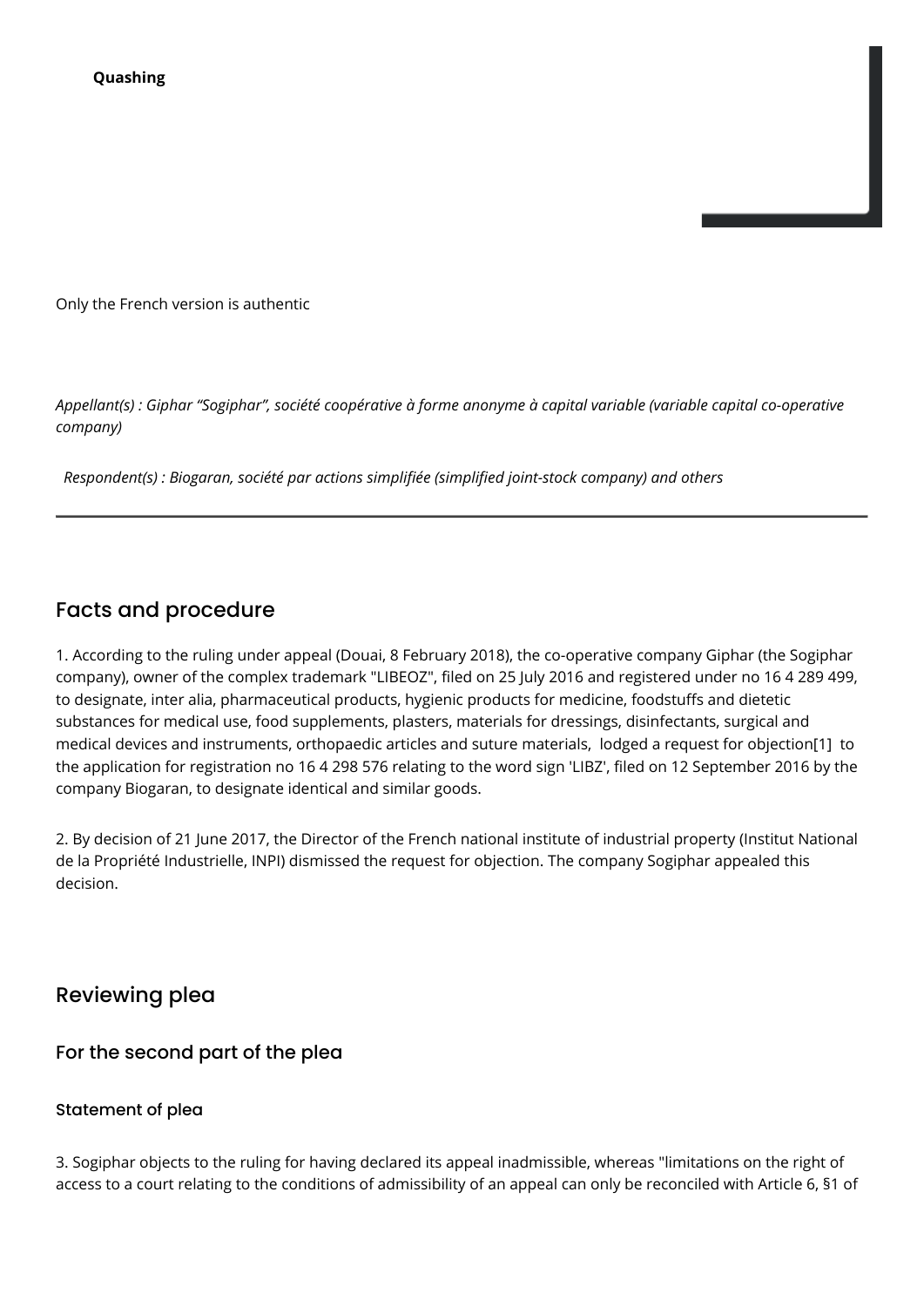the Convention for the Protection of Human Rights and Fundamental Freedoms if they pursue a legitimate aim and if there is a reasonable relationship of proportionality between the means employed and the aim sought to be achieved. Thus, the rules in question or the application of them should not prevent litigants from making use of an available remedy. The precise identification of the legal entity "in the person of its legal representatives" makes it possible to determine the body which represents it in order, where appropriate, to verify its powers and capacity, so that it is a manifestly disproportionate limitation on the right of access to a court to rule out the admissibility of an appeal filed against a decision of the director of the INPI on behalf of a legal entity "in the person of its legal representatives" and precisely identified, in particular by its form and identification number, when the body representing it is thus made identifiable and the sanction deprives the litigant of all access to the court. By holding nevertheless inadmissible Sogiphar's appeal, the cour d'appel (Court of Appeal) infringed Article 6, §1 of the Convention for the Protection of Human Rights and Fundamental Freedoms."

## Court's response

## Admissibility of the plea

4. Biogaran objected to the admissibility of the plea, as Sogiphar had not invoked Article 6, §1 of the Convention for the Protection of Human Rights and Fundamental Freedoms to justify the admissibility of its appeal against the decision of the director of the INPI before the cour d'appel (Court of Appeal), and that it was not admissible to do so before the Cour de cassation (Court of Cassation) for the first time.

5. However, the plea, which does not refer to any consideration of fact that does not result from the statements of the trial judges, is purely legal in nature.

6. The plea is therefore admissible.

### Merits of the plea

In view of Article 6, §1 of the Convention for the Protection of Human Rights and Fundamental Freedoms:

7. It follows from this convention, as interpreted by the European Court of Human Rights, that the "right to a court", of which the right of access is a particular aspect, is not absolute and is subject to limitations permitted by implication, in particular where the conditions of admissibility of an appeal are concerned, since by its very nature it calls for regulation by the State, which enjoys a certain margin of appreciation in this regard. However, these limitations must not restrict or reduce a person's access in such a way or to such an extent that the very essence of the right is impaired, and such limitations will not be compatible with Article 6, §1 of the Convention for the Protection of Human Rights and Fundamental Freedoms if they do not pursue a legitimate aim and if there is not a reasonable relationship of proportionality between the means employed and the aims sought to be achieved (ECHR, rulings of 28 October 1998, Pérez de Rada Cavanilles v. Spain, app. 116/1997/900/1112, §44; of 26 January 2017, Ivanova and Ivashova v. Russia, app. nos. 797/14 and 67755/14, §42, and of 13 March 2018, Kuznetsov and others v. Russia, app. nos. 56354/09 and 24970/08, §40).

8. With regard more specifically to the rules on the form in which appeals may be lodged, the aim is to ensure the proper administration of justice and compliance with, in particular, the principle of legal certainty, and the European Court of Human Rights has held that those concerned must expect those rules to be applied, recalling in this respect that it is their primary responsibility to make every effort to defend their interests.

9. The provisions of Article R. 411-21 of the Intellectual Property Code, in their then-applicable formulation, which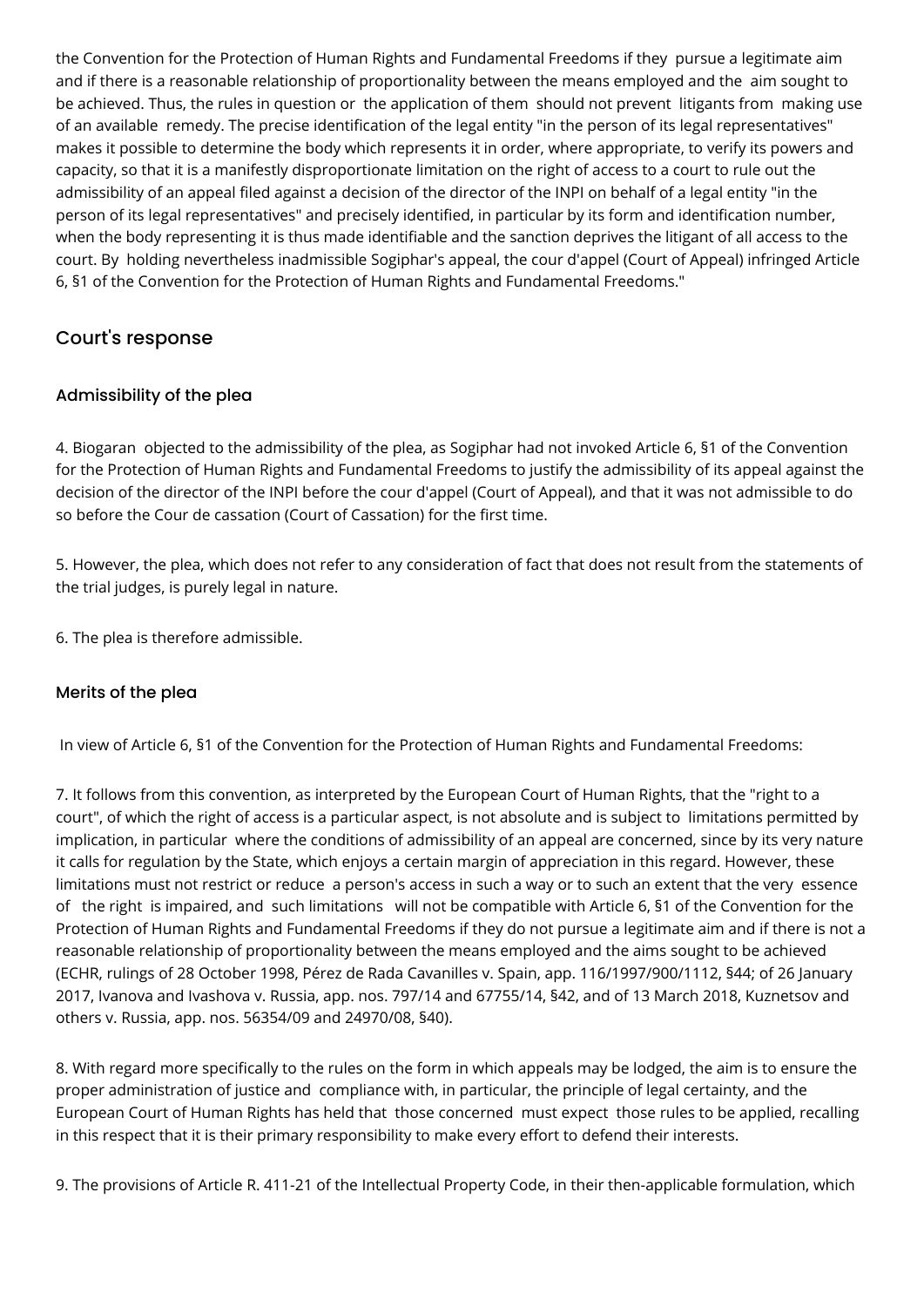provide that, in order to be admissible, the statement of appeal against a decision made by the director of the INPI shall include, when the appellant is a legal entity, the details of its form, its name, its registered office and the body which legally represents it, are legitimate, since, applying to an appeal against the individual administrative act which constitutes the issue of an industrial property title by the director of the INPI (Com., 31 January 2006, appeal no 04-13.676, Bull., no 26), they are intended to ensure compliance with the principle of legal certainty. Indeed, the obligation for the legal entity to mention the body representing it allows the court and the responding party to ensure that the appeal is lodged by a body authorised to commit and represent the legal entity.

10. This formality, which is clearly stated in the above-mentioned provision, can easily be fulfilled, since the legal entity necessarily knows the identity of its legal representative, so that this provision does not create any uncertainty and allows the appellant, who must expect these rules to be applied and make every effort to defend his or her interests, to comply with the requirements of the provision.

11. However, while Article 126 of the Civil Procedure Code provides that, in the event that the situation giving rise to the objection to admissibility can be regularised, the inadmissibility will be set aside if the cause has disappeared at the time the court rules, it has been consistently held that the provisions of Article R. 411-21 of the Intellectual Property Code are specific, that they exclude the application of Article 126 of the above-mentioned code and that it is therefore not possible to proceed with the subsequent regularisation of required elements that were missing (Com., 7 January 2004, appeal no 02-14.115; Com., 17 June 2003, appeal no 01-15.747, Bull., no 102).

12. Yet, the possibility of regularisation until the court rules would not prevent the court's control and would not affect the legitimate interests of the responding party. Moreover, the objectives of legal certainty and proper administration of justice, which are served by inadmissibility for lack of one of the required elements, would not be affected by opening up such a possibility of regularisation.

13. Consequently, Article R. 411-21 of the Intellectual Property Code, as it has so far been interpreted, does not ensure a reasonable relationship of proportionality between the means employed and the aim sought to be achieved, and excessively infringes on the right of access to the court.

14. It therefore appears necessary to abandon the above-mentioned case law and henceforth interpret Article R. 411-21 of the Intellectual Property Code in the sense that its provisions are not exclusive of the application of Article 126 of the Civil Procedure Code and that, consequently, the inadmissibility of the appeal lodged against the decisions of the director of the INPI resulting from the omission, in the statement of appeal, of one of the required elements, will be set aside if, before the court gives a ruling, the appellant communicates the missing information.

15. However, this new interpretation cannot be invoked against Sogiphar for not having regularised the situation resulting from the failure to mention the body representing it in its statement of appeal, insofar as the previous case law excluded any possibility of regularisation.

16. In order to declare Sogiphar's appeal inadmissible, the ruling notes that it had been lodged by this company, "in the person of its legal representatives", and holds that, since a public limited company does not have the same legal representative, depending on whether it has a board of directors or a management board and supervisory board, the mere mention of its corporate form does not make it possible to deduce the body legally representing it.

17. In so ruling, whereas it had to set aside Article R. 411-21 of the Intellectual Property Code, as interpreted at the time, insofar as it disproportionately affected Sogiphar's right of access to a court, the cour d'appel (Court of Appeal) disregarded the requirements of the above-mentioned provision.